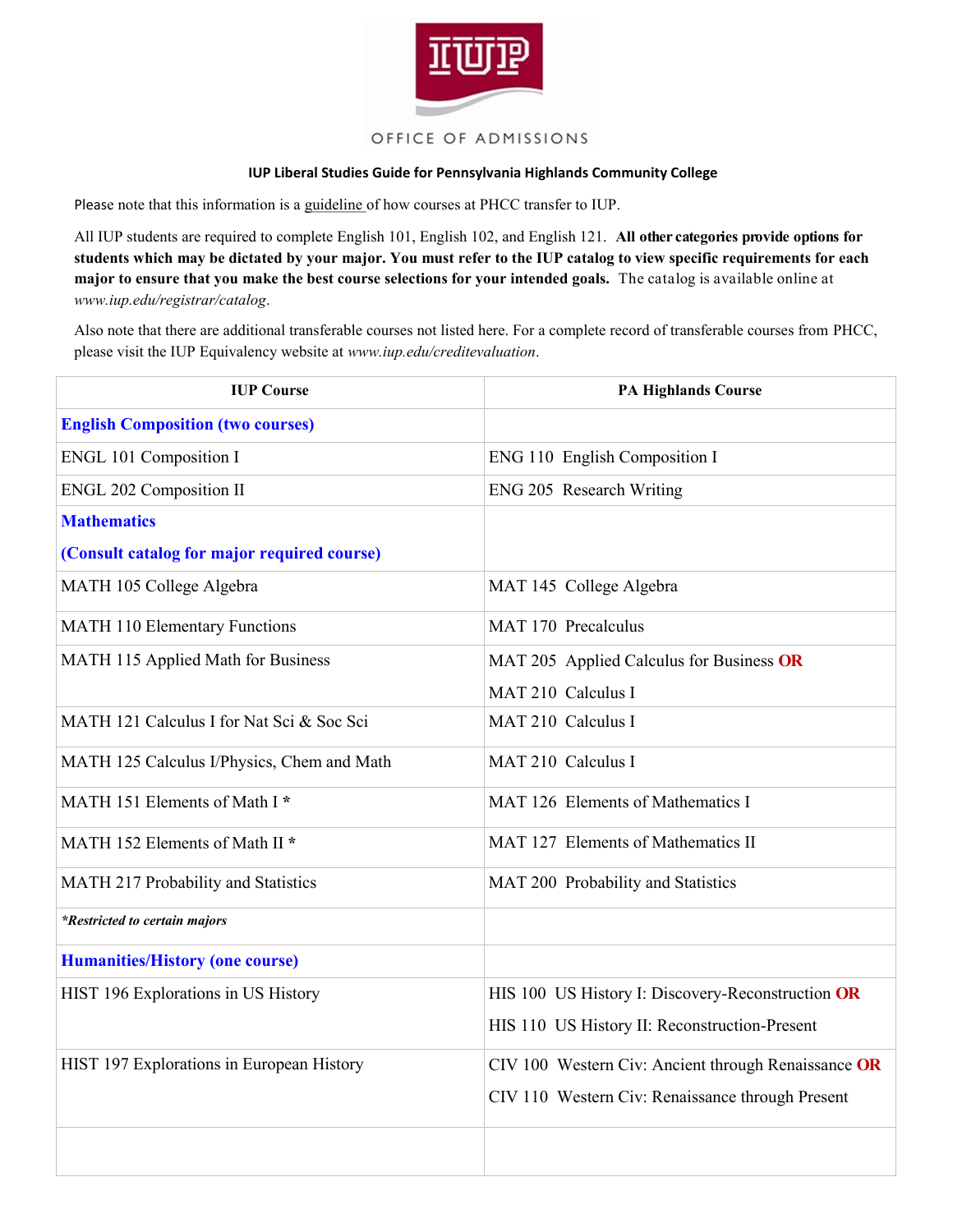| <b>IUP Course</b>                                                 | <b>PA Highlands Course</b>                           |
|-------------------------------------------------------------------|------------------------------------------------------|
| <b>Humanities/Literature (one course)</b>                         |                                                      |
| <b>ENGL 121 Humanities Literature</b>                             | ENG 200 English Composition II/Studies in Literature |
| <b>Humanities/Philosophy or Religious Studies (one</b><br>course) |                                                      |
| PHIL 101 Inf. Logic: Meth of Critical Thinking                    | PHI 100 Critical Thinking                            |
| PHIL 100 Introduction to Philosophy                               | PHI 110 Introduction to Philosophy                   |
| PHIL 122 Contemporary Moral Issues                                | PHI 200 Introduction to Ethics                       |
| RLST 110 World Religions                                          | REL 100 World Religions/Religious Studies            |
| <b>Fine Arts (one course)</b>                                     |                                                      |
| ARHI 101 Introduction to Art                                      | ART 101 Introduction to Art History                  |
| MUHI 101 Introduction to Music                                    | MUS 100 Introduction to Music                        |
| <b>Natural Science Lab Courses</b>                                |                                                      |
| (Consult catalog for major required courses)                      |                                                      |
| BIOL 103 Life on Earth                                            | BIO 106 & 116 Principles of Biology II and lab       |
| BIOL 104 How the Human Body Works                                 | BIO 104 & 114 Principles of Biology I and Lab        |
| CHEM 101 College Chemistry I                                      | CHM 106 Introductory Chemistry                       |
| CHEM 102 College Chemistry II                                     | CHM 110 Survey of Organic and Biochemistry           |
| CHEM 111 General Chemistry I                                      | CHM 120 General Chemistry I                          |
| CHEM 112 General Chemistry II                                     | CHM 122 General Chemistry II                         |
| GEOS 101/102 The Dynamic Earth /lab                               | GLG 100 Introduction to Geology                      |
| PHYS 111/121 Physics I with lab                                   | PHY 110 & 111 Physics I (Algebra-based) with lab     |
| PHYS 112/122 Physics II with lab                                  | PHY 115 & 116 Physics II (Algebra-based) with lab    |
| PHYS 131/141 Physics I with lab (Calculus)                        | PHY 120 & 121 Physics I (Calculus-based) with lab    |
| PHYS 132/142 Physics II with lab (Calculus)                       | PHYS 130 & 131 Physics II (Calculus-based) with lab  |
| SCI 105 Physical Science I                                        | PHY 100 & 101 Physics and Lab                        |
| <b>Natural Science Non-Lab Courses</b>                            |                                                      |
| (Consult catalog for major required course)                       |                                                      |
| GEOS 105 Exploring the Universe                                   | AST 100 Introduction to Astronomy                    |
| SCI 101 Fundamentals of Physics                                   | PHY 100 & 101 Physics and Lab                        |
| SCI 102 Fundamentals of Chemistry                                 | No Equivalent Course                                 |
| SCI 103 Fundamentals of Earth and Space Science                   | No Equivalent Course                                 |
| SCI 104 Fundamentals of Environmental Biology                     | No Equivalent Course                                 |
|                                                                   |                                                      |